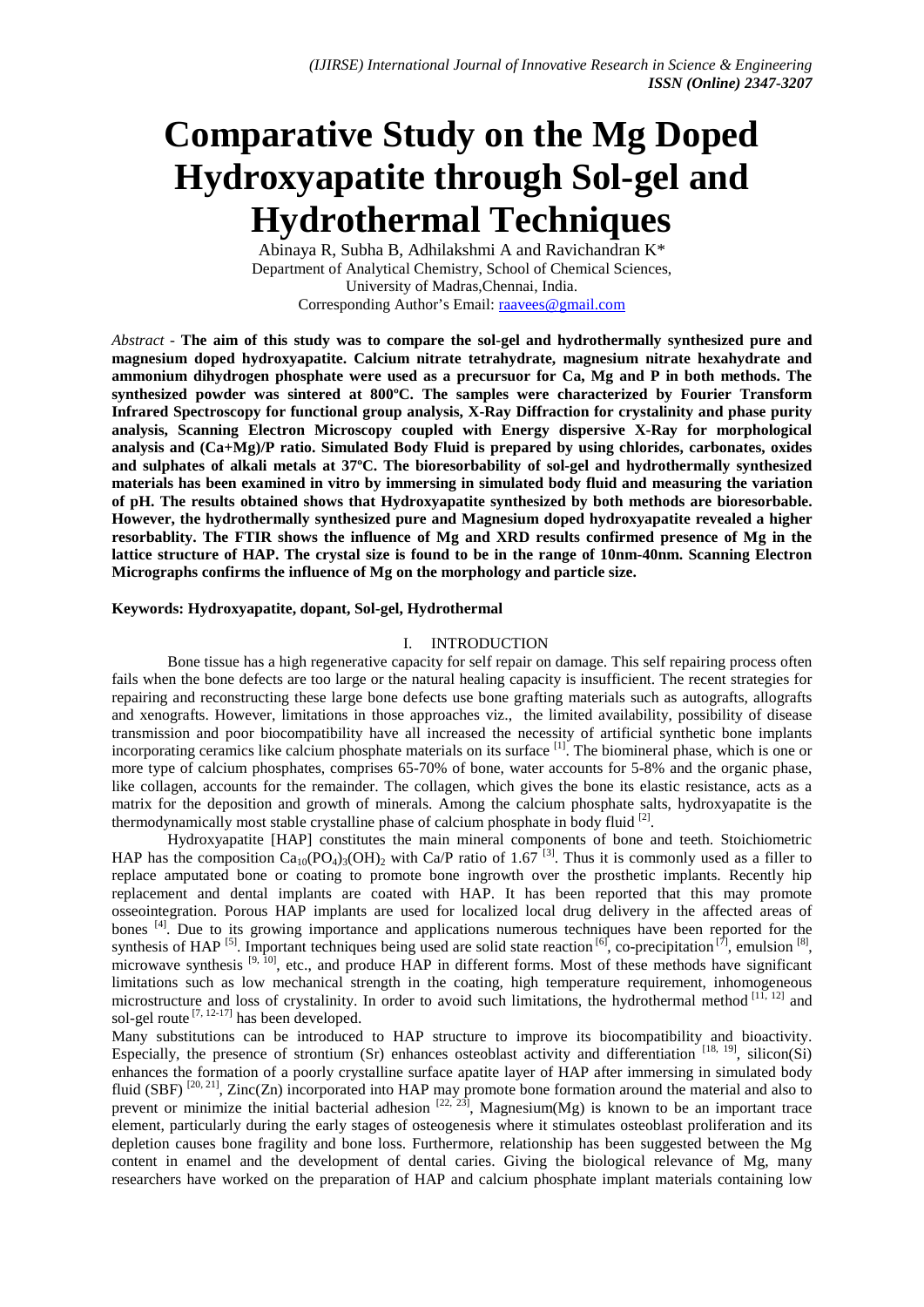level of Mg, which has been showed to improve biological role of Mg  $[24, 25]$ . The presence of Mg in HAP inhibits crystallization, reduces crystal size and decreases the proliferation and activity of osteoblast like cells, while its deficiency affects all stages of skeletal metabolism, causing cessation of bone growth, decrease of osteoblastic and osteoclastic activities and bone fragility [1]. In short, it is considered as one of the most important trace element in HAP.

Hence, the primary objective of this study was the incorporation of Mg ion in HAP by sol-gel and hydrothermal method and using calcium nitrate, magnesium nitrate and ammonium dihydrogen phosphate reagents as a precursors and to explore the impact of the Mg concentration on HAP crystal structure and as well as to compare the chemical and biological properties of the pure and Mg doped HAP synthesized through these methods.

## II. EXPERIMENTAL METHODS

## *A. Reagents*

Reagent grade chemicals such as calcium nitrate tetrahydrate  $Ca(NQ<sub>3</sub>)<sub>2</sub>4H<sub>2</sub>O$ , magnesium nitrate hexahydrate  $Mg(NQ_3)_2.6H_2O$ , ammonium dihydrogen phosphate  $NH_4H_2PO_4$ , liquid ammonia and absolute ethanol (99%) obtained from Merck and used as starting chemical precursors. All solutions were prepared either in pure ethanol or in double distilled water.

### *B. Sol-Gel method*

To synthesis magnesium doped HAP through sol-gel processing, target amount of  $Mg(NO<sub>3</sub>)<sub>2</sub>6H<sub>2</sub>O$ from 0, 0.1, 0.3 and 0.5mole ratios were incorporated into the sol of  $Ca(NO<sub>3</sub>)<sub>2</sub>$ .4H<sub>2</sub>O. The mixture of Ca and Mg was stirred for 1 hour. The sol was added drop wise into the  $NH<sub>4</sub>H<sub>2</sub>PO<sub>4</sub>$  with vigorous stirring at a temperature of 85 $^{\circ}$ C. The pH of the sol was maintained by using liquid NH<sub>3</sub>. As a result of the above process, the soprepared solutions were transformed into white gel after a period of 4 hours and it is further aged at room temperature for 24 hours. The aged gel was dried at 100ºC and sintered at 800ºC for 2 hours.

## *C. Hydrothermal method*

In hydrothermal technique,  $Ca(NO<sub>3</sub>)<sub>2</sub>$ .4H<sub>2</sub>O and Mg(NO<sub>3</sub>)<sub>4</sub>.6H<sub>2</sub>O were prepared in double distilled water and the pH was adjusted to 11 with liquid NH3, in which molar ratio of the Ca to Mg were maintained at 0, 0.1, 0.3, 0.5 M respectively. The mixture of Ca and Mg ions was stirred for 1 hour on room temperature. The above mixture was added drop wise to the solution of  $NH_4H_2PO_4$  and brought to pH 11 using liquid NH<sub>3</sub> with vigorous stirring for 2 hours to produce white precipitate. The precipitate was then kept in a Teflon coated autoclave at 150ºC for 5 hours. The precipitate was filtered, washed repeatedly with double distilled water and dried in air oven at 100ºC. The resulting powder was finally sintered at 800ºC for 2 hours.

#### *D. Characterization*

Appropriate techniques were used to characterize thus synthesized powders. The crystalline phases present were identified by X-ray diffraction (GE-X-Ray Diffraction-XRD 3003 TT) using Cu K radiation at 50 kV voltage and 100 mA current, the agglomeration, morphology and particle sizes and the Ca, Mg and P content of the samples were determined with Scanning electron Microscope (SEM), the instrument Philips 501 scanning electron microscope (SEM) equipped with energy dispersive X-ray microanalysis (EDX). The samples were coated with thin layer of gold using Edwards sputter coater S150B instrument. Fourier Transform Infrared spectroscopy (Agilent cary-630 FTIR spectrometer) was employed to identify the functional groups. The in vitro bioresorbability tests of the samples were conducted by immersing samples in simulated body fluid (SBF) at pH 7.4. The SBF solution was prepared by using kokubos protocol<sup>[26]</sup>. Each sample (1mg/ml) was immersed in 50ml of SBF at 37ºC for 14 days. The pH of the SBF solution was measured (ELICO LI 120 pH meter) every day during the soaking periods of 0 to 14 days.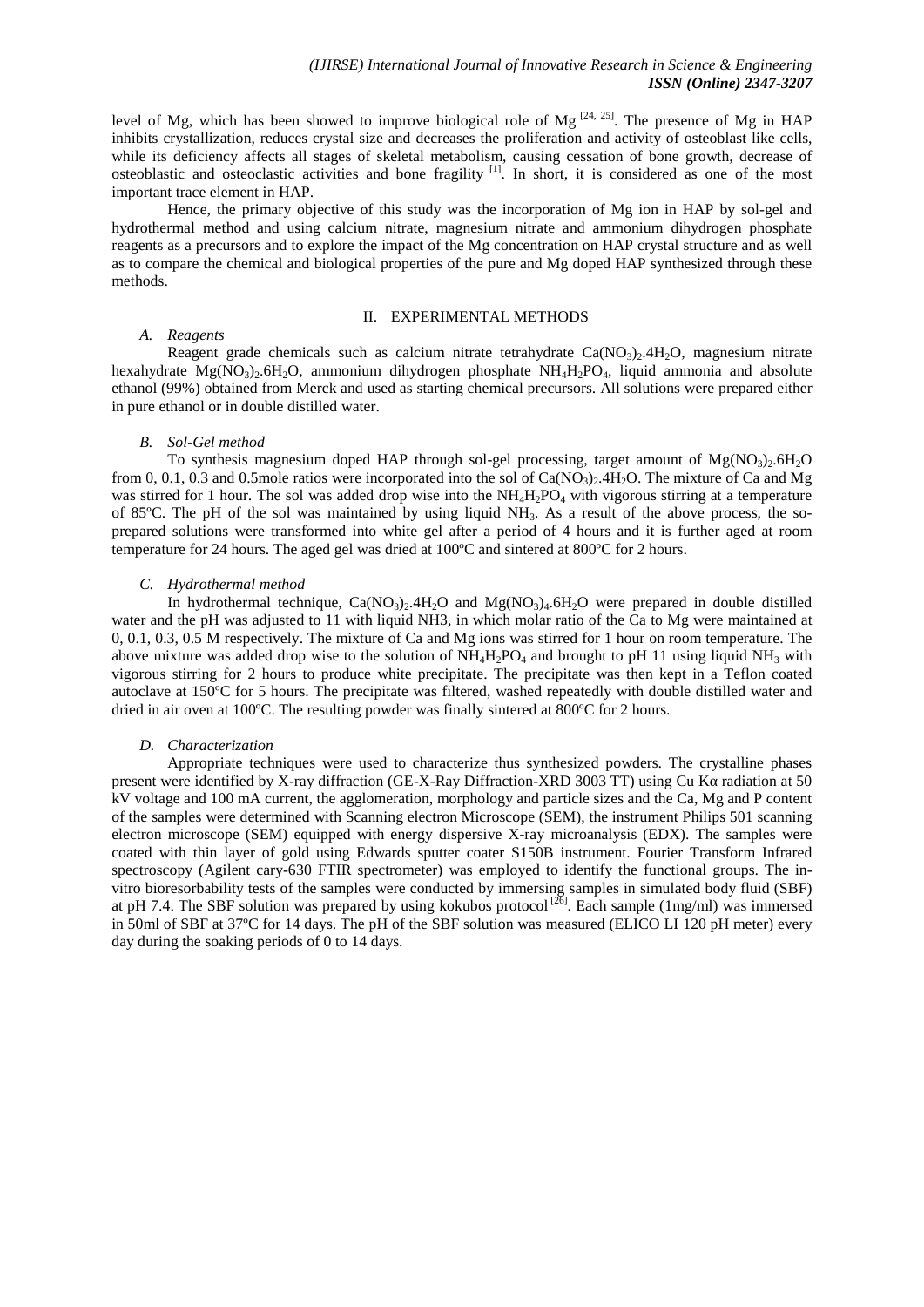## III. RESULT AND DISCUSSION

## *A. Infrared spectroscopy*



Figure 1: FTIR spectra of pure and Mg doped HAP

Figure 1 are represents the FTIR spectra sol gel and hydrothermally produced pure and Mg doped HAP samples. All these samples displayed the vibrational modes of  $PO<sub>4</sub><sup>3</sup>$  and OH group characteristics of HAP. There is a broad envelope between  $3600 \text{cm}^{-1}$  to  $3200 \text{cm}^{-1}$  which represents to OH stretching vibrations of water and HAP. The peak around 1636cm<sup>-1</sup> is assigned to bending mode of water. The absorption band around 1412, 1423cm<sup>-1</sup> is attributed to the presence of  $CO_3^2$  in the samples. The intense broad peak between 900cm<sup>-1</sup> and 1100cm<sup>-1</sup> is assigned to PO<sub>4</sub><sup>3</sup>. Kuriakose et al<sup>[5]</sup> reported dissolving of atmospheric CO<sub>2</sub> to CO<sub>3</sub><sup>2</sup> based on the peak of 1456 $cm^{-1}$  and 873 $cm^{-1}$  as the crystallization was carried out in pH 11. The peak observed around 3570cm<sup>-1</sup>is the characteristic peak corresponding to stoichiometric HAP. Previous reports suggested, the Mg-HAP shows decreased intensity of OH vibration modes at those bands with respect to HAP samples. It can be explained by the increased lattice due to  $HPO_4^{2}$  substitution <sup>[1]</sup>. As seen in figure 1, it was evident that the intensity of those peak decreases with increasing the Mg content.

*B. X-Ray Diffraction Analysis*

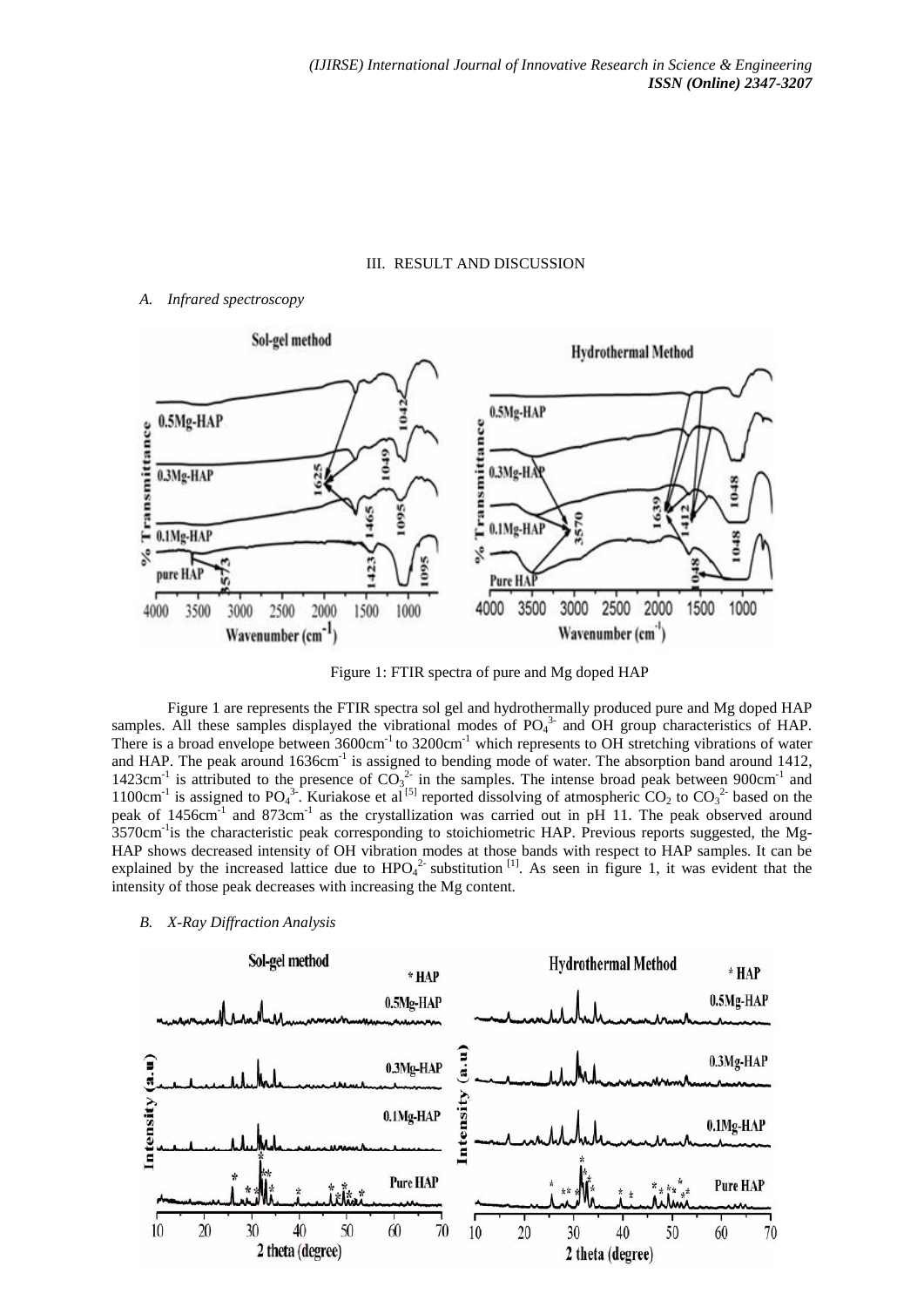# Figure 2: XRD pattern of pure and Mg doped HAP

XRD data of pure and Mg doped HAP of sol-gel and hydrothermal techniques were recorded in the 2 range of 10º to 70º. The resulting XRD patterns were shown in Figure 2. The HAP diffraction peaks for all samples according to standard JCPDS cards, indicating that the Mg ion entered into the crystal lattice HAP and occupied  $Ca^{2+}$  sites. In XRD pattern indicates that all the synthesized samples are composed of pure apatite phase (no secondary phase) except sol-gel synthesized 0.5M Mg doped HAP. The sharp peaks conforms they were well crystallized. The relative intensity of major diffraction peaks decreased and some peaks disappeared with increasing Mg content.  $HPO<sub>4</sub><sup>2</sup>$  peak was observed in 0.5M Mg doped HAP in sol-gel technique, another significant observation was the conversion of from hexagonal to rombo hedral phase according to the JCPDS card no 00-6190. The crystal size of the all the samples were calculated by using Debye Scherrer relationship based on line broadening in the XRD pattern.

## $d = K\lambda/BCos\theta$

The average crystal size of sol-gel synthesized pure HAP was 25nm, where as the average size of the crystals obtained from 0.1, 0.3M Mg doped HAP was 34nm. The increase in particle size may be due to the destruction in HAP crystal structure. However, with 0.5M Mg doped HAP the crystal size was 16nm it may be due to the contraction in crystal structure. In hydrothermal method, the crystal size of pure HAP is 10nm, where as in 0.1, 0.3, and 0.5M Mg doped HAP the crystal size was 21nm, 19nm and 20nm. Compared both sol-gel and hydrothermal method, hydrothermally synthesized samples has smaller crystal size than the sol-gel synthesized samples.

# *C. SEM/EDX evolution*



(a) pure HAP, (b)  $0.1\text{Mg-HAP}$ , (c) $0.3\text{Mg-HAP}$ . (d) $0.5\text{Mg-HAP}$ 

Figure 3: SEM images and EDX spectra of pure and Mg doped HAP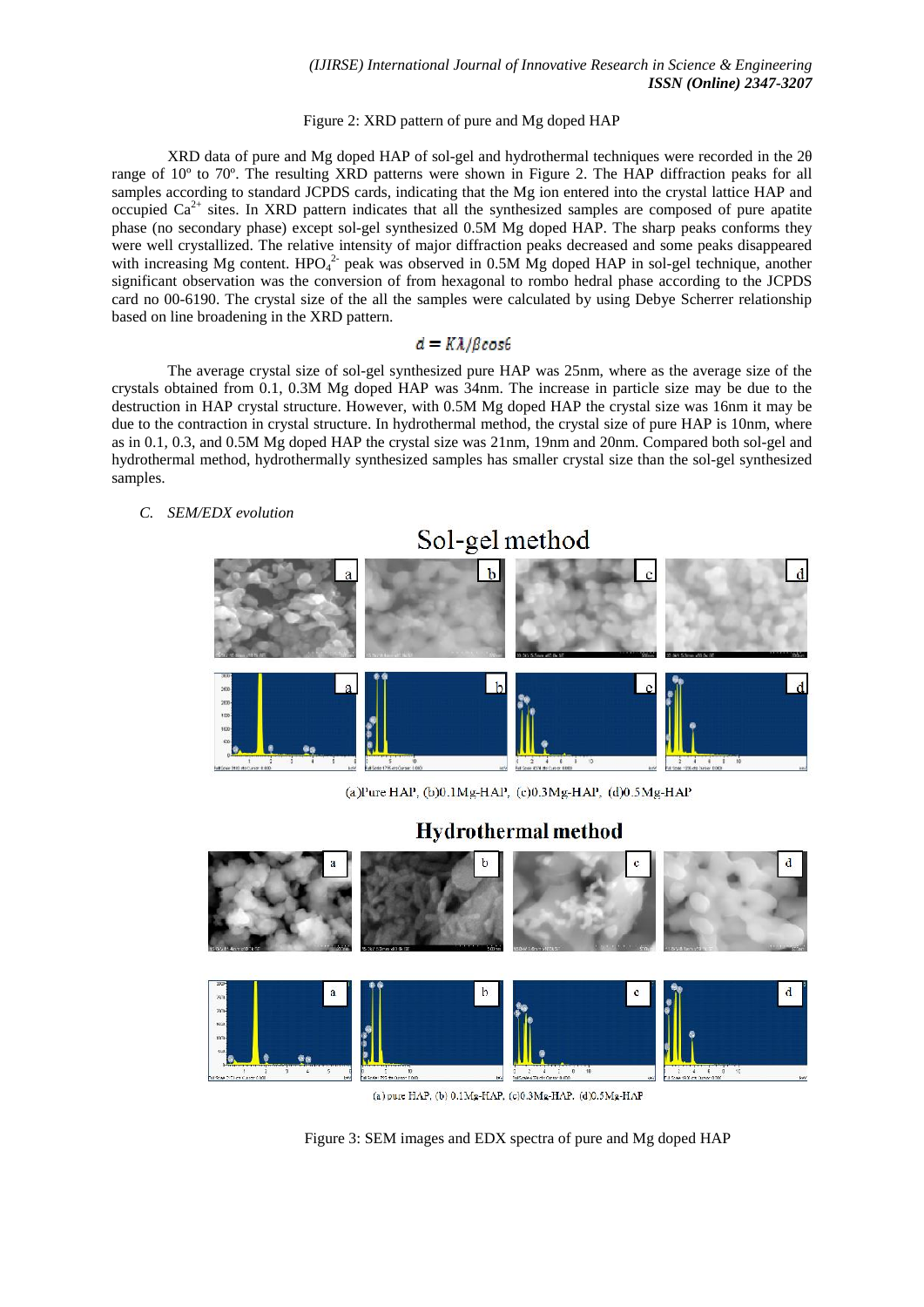The morphological features and EDX patterns of the pure and Mg doped HAP obtained through sol-gel and hydrothermal method was illustrated in figure 3. The EDX results conforms the existence of the elements such as Ca, Mg, P and O besides it can be seen that the  $(Ca+Mg)/P$  ratio varies from 0.97 to 1.59, which indicates that the formed HAP is deficient in calcium content. The  $(Ca+Mg)/P$  ratio of the prepared samples depends on the pH value and dopants concentration. In sol-gel synthesized samples, the pure HAP consist of agglomerated HAP particles of uneven shape, whereas, in 0.1 and 0.3M Mg doped HAP revealed a sphere form with little agglomeration. In 0.5M Mg doped HAP produced uniformly arranged sphere shape.

In hydrothermally synthesized samples, the pure HAP revealed similar agglomeration of fine crystallites that cannot be seen individually in micrographs because of their small size. The 0.1 and 0.3M Mg doped HAP, produced rod like structure and 0.5M Mg doped HAP produced sphere shape. As dopant concentration increases, rod shape changes to the sphere one. The average particle sizes of both sol-gel and hydrothermally synthesized samples were around 10 to 100nm.



#### *D. In-vitro Bioresorbability Analysis*

Figure 4: in vitro bioresorbability of pure and Mg doped HAP

Bioresorbability analysis of the pure and Mg doped HAP of sol-gel and hydrothermally synthesized was illustrated in figure 4. The test illustrates the dissolution of ions from the HAP (increase in pH) lattice and utilization of those ions (decrease in pH) for further apatite growth in SBF. Both solubility and resorbability processes are dependent on soaking time. Samples from both methods showed an initial pH increase with increase in immersion time and subsequent decrease. Initial pH increases is due to the release of Ca, Mg and  $PO<sub>4</sub><sup>3</sup>$  ions from the samples. The pH raise depends on solubility of the HAP and also with immersion time in SBF. From the figure 4, it is clear that there were notable evidence for solubility and resorbability of all the samples but dopant concentration and particle size influence the extent of both processes. The hydrothermally synthesized material was more soluble and resorbable.

#### IV. CONCLUSION

In this study, various concentration of Mg-doped HAP powders were synthesized by two different methods namely sol-gel and hydrothermal. The FTIR results indicated that the hydroxyl and phosphate peak intensity decreases with increasing Mg concentration. The XRD data showed the lattice parameters of HAP are influenced by Mg as a dopant. The Mg was well incorporated with the HAP lattice. The calculated crystal size through hydrothermal route having the lower crystal size compare to the sol-gel. Variations in morphology of HAP were observed with Mg content as well as with synthetic methodology. EDX analysis performed for determining the  $(Ca+Mg)/P$  ratio, HAP by the hydrothermal route produced nearer stoichiometric value then the sol-gel route. The bioresorbability of HAP can be altered by dopant concentration and particle size. Hence, the hydrothermal route was more bioactive than the sol-gel route. The obtained pure and Mg-doped HAP can be used for various biomedical applications.

#### ACKNOWLEDGMENT

The authors acknowledge the access to X-Ray Diffraction and electron microscopy facilities provided by the National Centre for Nano Science and Nano Technology (NCNSNT) and Nuclear Physics, University of Madras, Chennai, India.